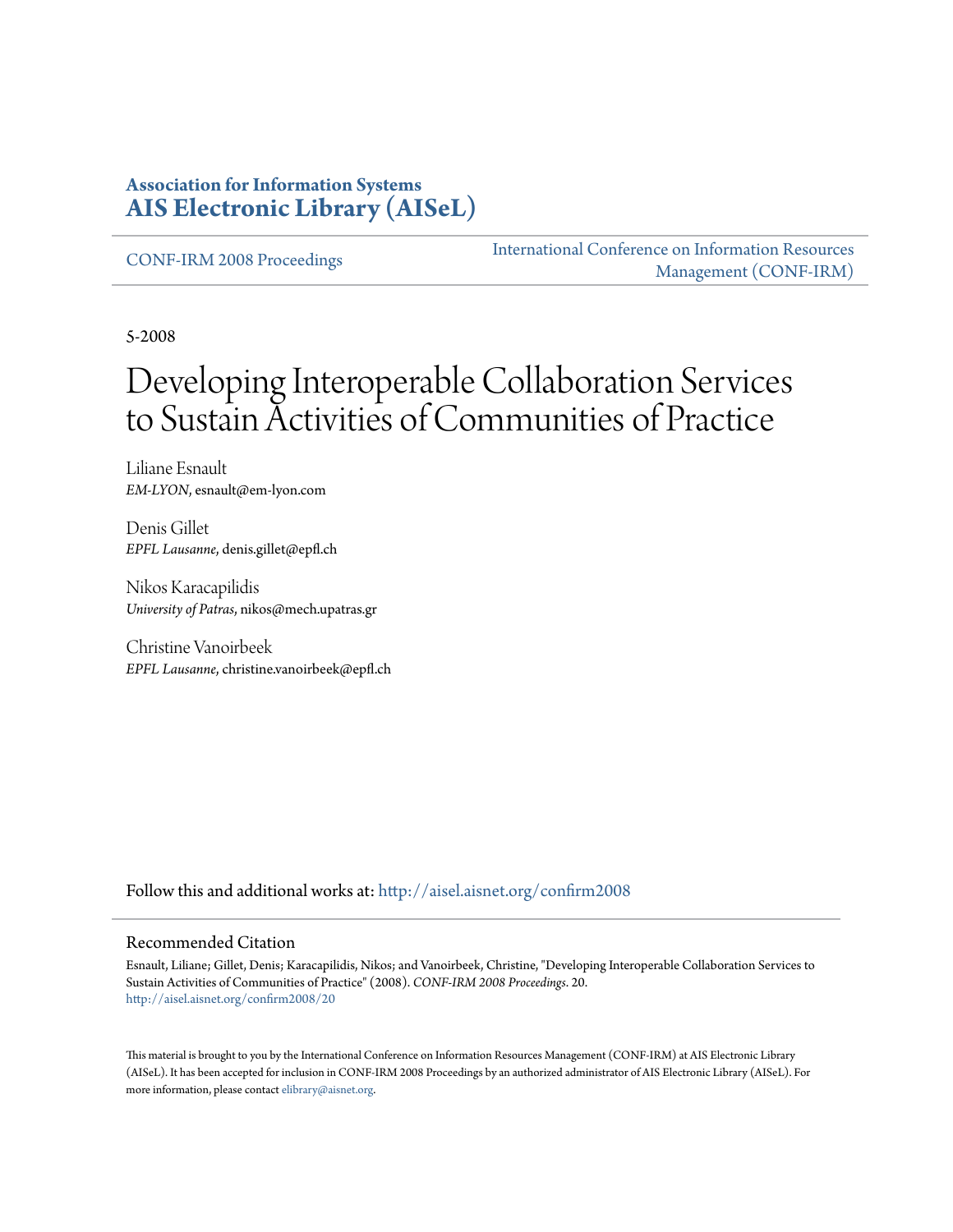# **31F. Developing Interoperable Collaboration Services to Sustain Activities of Communities of Practice**

Liliane Esnault EM-LYON esnault@em-lyon.com

Nikos Karacapilidis Research Academic Computer Technology Institute & University of Patras nikos@mech.upatras.gr

Denis Gillet EPFL Lausanne denis.gillet@epfl.ch

Christine Vanoirbeek EPFL Lausanne christine.vanoirbeek@epfl.ch

### *Abstract*

Communities of Practice (CoPs) have attracted the interest of professionals and researchers as successful environments for enhancing, developing and improving practices through collaboration between their members. More and more, CoPs are choosing virtual environments and services to support their activities. However, recent research has underlined the lack of adequate scaffolding in terms of technical support and appropriate use of technology for communication and collaboration.

The paper argues in favour of a collaborative design methodology for the development of services based on new technologies, open-source or "open-source minded". Producing interoperable, evolutionary, flexible *and truly* collaborative services appears of major interest to sustain activities of distributed CoPs. The paper uses as a case study the description of collaboratively designed services addressing the needs of distributed CoPs within the European Project  $\text{PALETTE}^1$ . The example of PALETTE shows that in complex project situations, collaborative design sustained by Actor-Network Theory is a helpful framework to reach the goals of the project.

# *Keywords*

<u>.</u>

e-Collaboration; collaborative design; Communities of Practice; Actor-Network Theory; Interoperability; Web Services.

# **1. Introduction**

Communities of Practice (CoPs) have attracted the interest of professionals and researchers as successful environments for enhancing, developing and improving practices through collaboration between their members. Reification of knowledge (i.e. making knowledge more explicit and accumulating it), negotiation of meaning (i.e. building common representation and understanding), and developing a common sense of identity through a common body of

<sup>&</sup>lt;sup>1</sup> PALETTE "Pedagogically sustained Adaptive Learning through the Exploitation of Tacit and Explicit

Knowledge" is an *Integrated Project* supported by the IST programme of the European Commission (DG Information Society and Media, project no. 028038).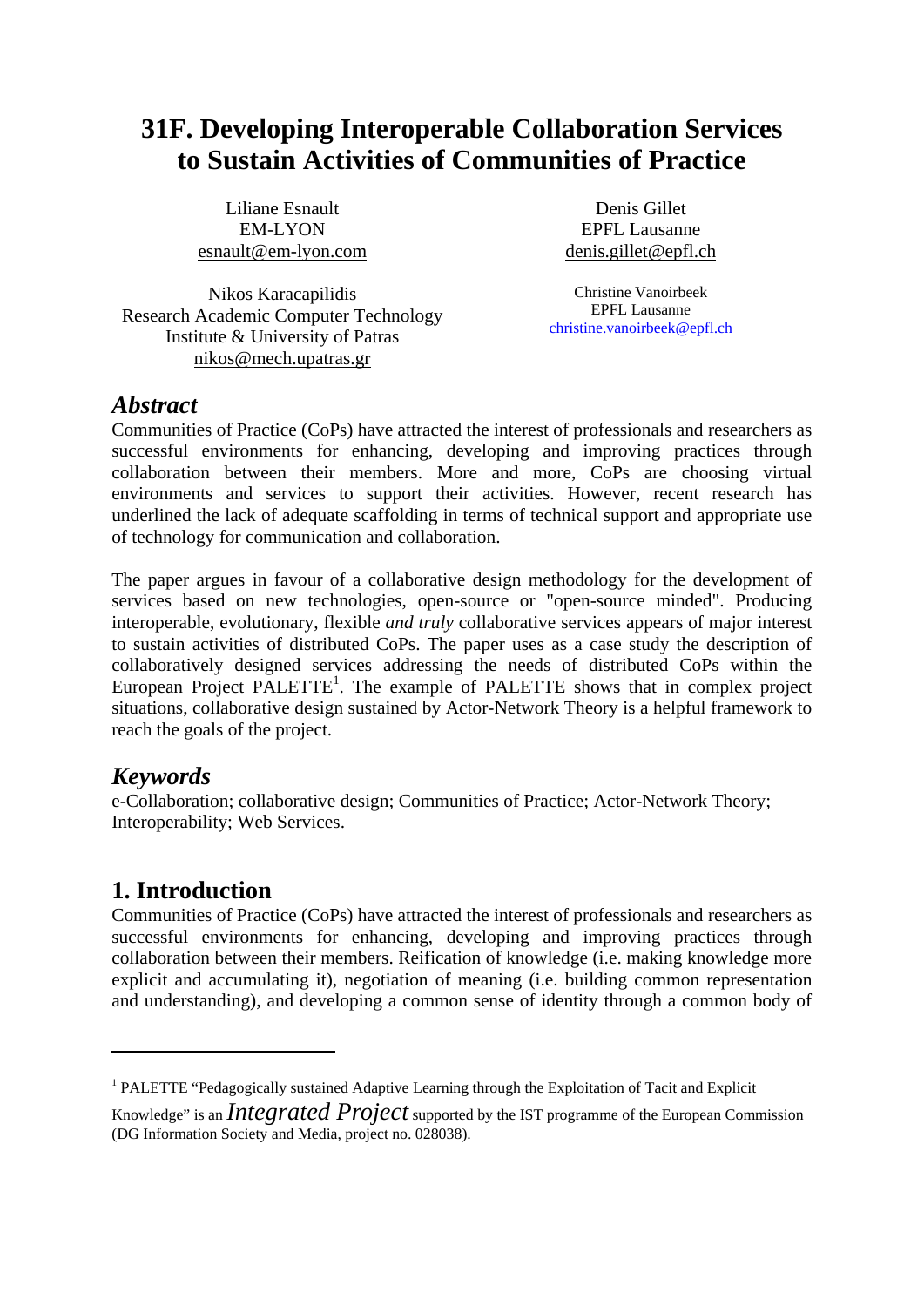knowledge and practices (Wenger, 2002) are the distinctive activities that make CoPs a unique place for people to reflect and interact.

More and more, CoPs are choosing virtual environments and services to support their activities, either totally or partially. However, recent research has underlined the lack of adequate scaffolding in terms of technical support and appropriate use of technology for communication and collaboration (including web-based platforms, wireless communications, mobile devices and extensive use of multimedia contents), the lack of tools and virtual environments supporting real-life problem-solving, the lack of support to reify knowledge and make it accessible to community members, and, finally, the inadequacy of the current tools used in supporting the individual and organizational learning processes and identity building. In order for new tools to be usable and efficient, they have to be acceptable by each CoP and capable of adapting to a CoP existing virtual environment and evolving needs.

People gather into CoPs in order to share, develop and improve a common practice which is characteristic of the CoP domain. CoPs members may deal with a certain job (CoPs of project managers, nurses, IS architects, etc.), a specific activity within a job (CoPs of teachers involved in implementing new IT in their institutions, CoPs of hospital staff experiencing a new technique of care, etc.), or any other type of activity (CoP of mountain ski riders). Within a CoP, people interact through shared activities, most of the time, mediated through electronic devices, because CoPs members are scattered geographically and organisationally.

The main activities that take place among CoPs' members intend to:

- favour participation in common activities;
- enable elicitation and reification of knowledge;
- produce, share and manage common resources;
- create a sense of belonging:
- create a common identity,
- develop learning processes, both at the individual and the collective (organizational) level.

Collaboration is ubiquitous in sustaining activities in CoPs. With the growth of Internet adoption, more communities of practice interact through computers and networks. Such communities "have to resort to technologies that are not real substitutes for face-to-face interactions" (Wenger, 2002).

Thus, a CoP needs tools that share some common features, such as:

- being available anywhere;
- allowing flexible use, adapted to the skills of the members regarding technology;
- covering a range of document management functions;
- covering a range of information representation and modelling functions, providing a mean for creating a common ground;
- covering a range of knowledge management functions, related to the practice and the identity of the community as well as its learning activities;
- enabling communication, collaboration and cooperation in a way which is useful for the community, both inside and between the community and its environment,
- aallowing to understand, represent, enrich, and share members' expertise.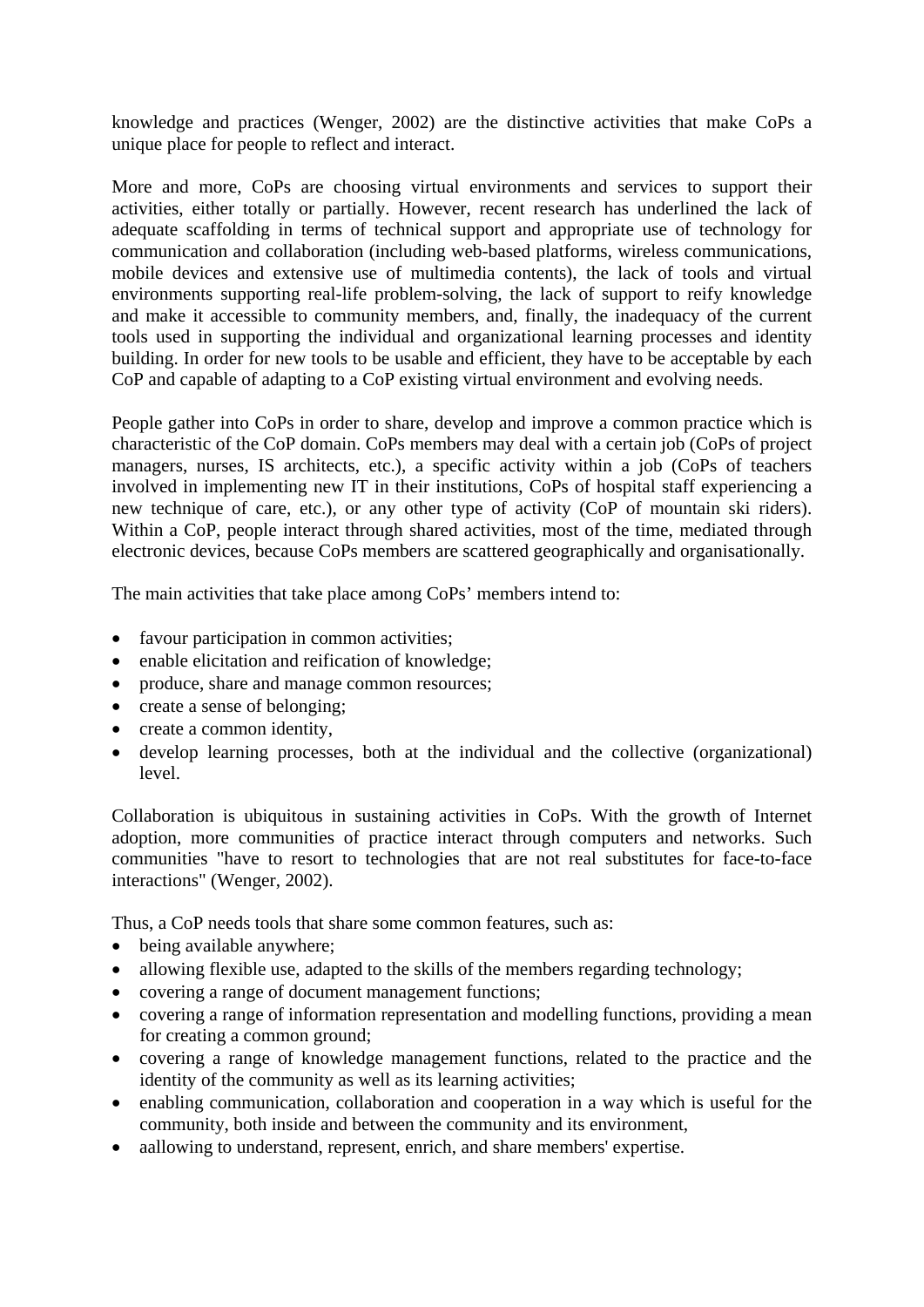The paper argues in favour of a collaborative design methodology for the development of services based on new technologies, open-source or "open-source minded" (the usefulness and quality of which are qualified by users, not by proprietary developers). Producing interoperable, evolutionary, flexible *and truly* collaborative services appears of major interest to sustain activities of distributed CoPs in the future.

The paper is organized in the following way: section 2 describes the PALETTE project global objectives; section 3 provides details about two specific interoperable services designed and developed accordingly to the promoted approach and section 4 debates about the design method.

# **2. The PALETTE Project**

Palette is a European project (http://palette.ercim.org) funded under the  $6<sup>th</sup>$  framework program; its main goal is the facilitation and enhancement of both individual and collective learning through CoPs.

Cross-fertilizing pedagogical and technological advances, elaborating, implementing and validating new learning environments, enhancing knowledge building and sharing in CoPs are the main challenging issues of PALETTE. To reach this goal, a collaborative design approach has been adopted for the development of a *palette of services* to improve efficiency of collaborative learning in CoPs, in terms of:

- expressing, representing and sharing practices as well as authentic problems;
- debating and reflecting about the practices and about the life of the CoP;
- developing, reifying and exploiting knowledge inside and outside the CoP, and
- and facilitating engagement, participation and learning.

The main collaborative design activity consists in elaborating activity scenarios supported by Web applications called PALETTE services. The acceptability, usability and reusability of such scenarios are targeted for the benefit of the various CoPs acting as PALETTE partners.

The collaborative design approach adopted in the PALETTE project has been oriented toward identifying and fulfilling the CoPs requirements in term of Web-mediated interaction. Clearly, the needs of the CoPs are versatile and evolve with their life cycle. Generally speaking, no single Web application is sufficient to support any CoP in its various activities and evolution.

Two levels of interoperability have been identified and handled in the framework of the PALETTE project. They can be classified as:

• **Concurrent developer-supported interoperability**, which corresponds to the need to exploit simultaneously two PALETTE services or Web applications to support a specific action. As example, getting automatically semantic tags from a document being written using a Web editor. Such a requirement calls for a tight integration between two services, one of them being hidden to the end user. In that sense, it relies on a classical Web services integration carried out by the service developers. The REST mechanism has been chosen for this purpose in the PALETTE framework.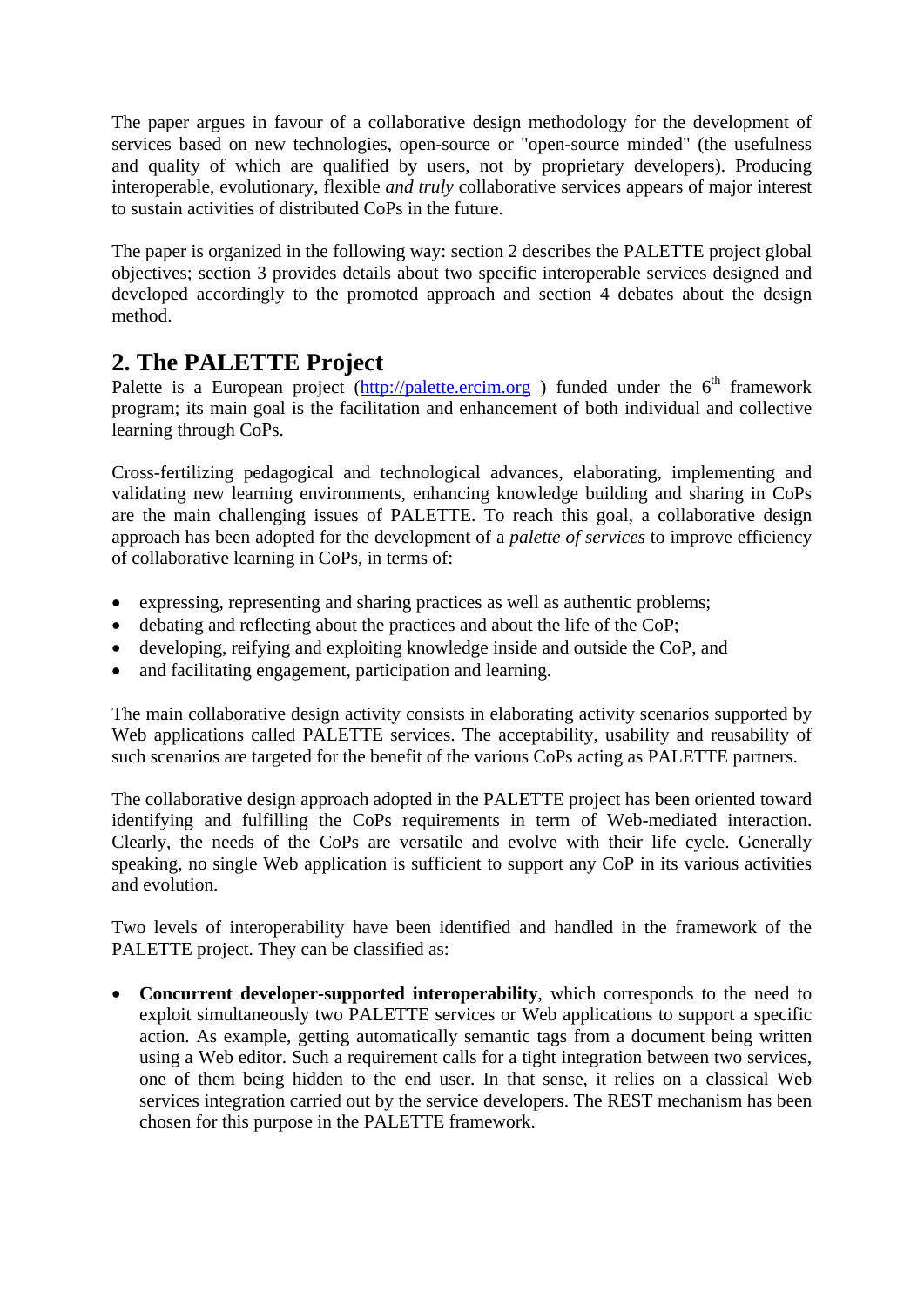

Figure 1 – Levels of collaboration within the PALETTE Project

**Sequential user-targeted interoperability**, which corresponds to the need to exploit Web applications one after the other in the course of one activity. As example, reaching an agreement in discussing alternatives and then sharing the result of this negotiation in a common repository. Here, the interoperability requirements are more at the level of data format compatibility and import/export feature availability exploited directly by the end users. The current Web 2.0 mashup approach that is currently spreading (Liu *et al.* 2007) can help in providing a graphical integration of the services supporting successive actions in chained activities.

The Figure 1 summarises the different processes of collaboration that occur within PALETTE context. The example of sequential interoperability between two PALETTE services, namely CoPe-it! and eLogbook is presented in section 2 after a short introduction to these two services.

# **3. Interoperability of collaborative services within PALETTE: the example of two services**

#### **3.1 The case of CoPe\_it!**

CoPe it! (http://copeit.cti.gr/) is a tool of the Web 2.0 era. It complies with collaborative learning principles and practices, and provides members of communities engaged in argumentative discussions and decision making processes with the appropriate means to collaborate towards the solution of diverse issues. It builds on an *incremental formalization* approach, achieved through the consideration of alternative *projections* of a collaborative workspace, and through mechanisms supporting the switching from one projection to another (Karacapilidis & Tzagarakis, 2007).

Argumentative collaboration can admittedly augment learning in many ways, such as in explicating and sharing individual representations of the problem, maintaining focus on the overall process, maintaining consistency, increasing plausibility and accuracy, and in enhancing the group collective knowledge. Designing software systems that can adequately address users' needs to express, share and reason about knowledge during an argumentative collaboration session has been a major R&D activity for more than 20 years. Technologies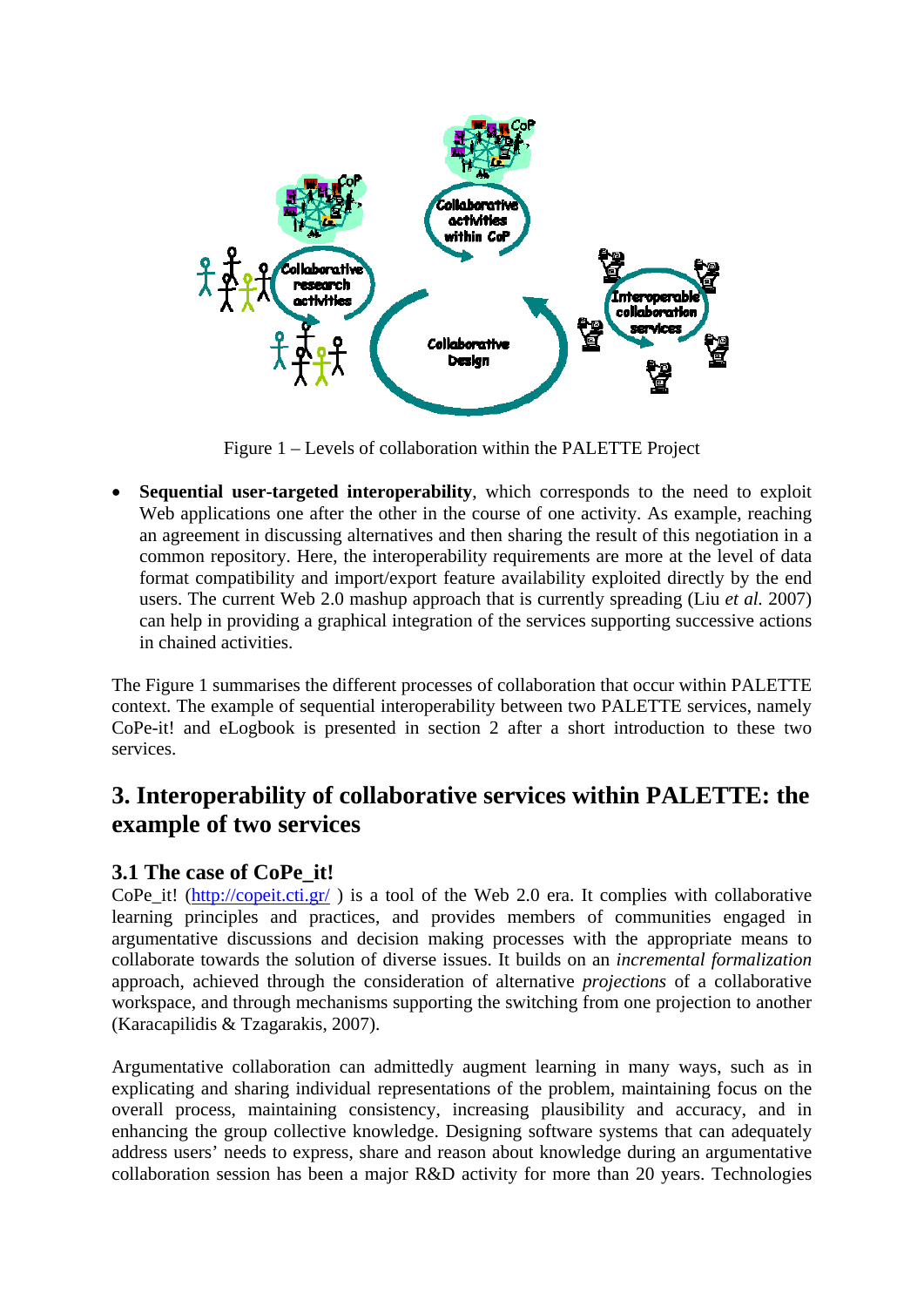supporting argumentative collaboration usually provide the means for discussion structuring and visualization, sharing of documents, and user administration. Generally speaking, they aim at exploring argumentation as a means to establish a common ground between diverse stakeholders, understand positions, surface assumptions and criteria, and collectively construct consensus.

When engaged in the use of these technologies, users have to follow a specific formalism; their interaction is regulated by procedures that prescribe and constrain their work. This refers to both the system-supported actions a user may perform, and the system-supported types of argumentative collaboration objects. In many cases, users have to fine-tune, align, amend or even fully change their usual way of collaborating in order to be able to exploit the system's features and functionalities. Such formalisms are necessary to make the system interpret and reason about human actions, thus offering advanced computational services. However, there is much evidence that sophisticated approaches and techniques often resulted in failures. This is often due to the extra time and effort that users need to spend in order to get acquainted with the system, the associated disruption of users' usual workflow, as well as to the "error prone and difficult to correct when done wrong" character and the prematurely imposing structure of formal approaches.

To address the above issues, CoPe\_it! pays much attention to various *visualization* and *reasoning* issues raised in a collaborative learning context. Such a consideration is in line with the process of sorting and organizing through numerous relevant materials. CoPe it! builds on a conceptual framework where the formality and level of knowledge structuring during argumentative collaboration are not considered as predefined and rigid properties, but as an adaptable aspect that can be modified to meet the needs of the tasks at hand. By the term formality, we refer to the rules enforced by the system. Incremental formalization is achieved through a stepwise and controlled evolution from a mere collection of individual ideas and resources to the production of highly contextualized and interrelated knowledge artefacts. This evolution is associated with a set of functionalities related to the: collection and sharing of knowledge items, exploitation of legacy resources, informal/semiformal argumentation, informal/semiformal aggregation of knowledge items, semantic annotation of knowledge items, formal exploitation of knowledge items patterns, and formal argumentation and reasoning.

In our approach, projections constitute the vehicle that permits incremental formalization of argumentative collaboration. A projection can be defined as a particular representation of the collaboration space, in which a consistent set of abstractions able to solve a particular organizational problem is available (see Figure 2). With the term abstraction, we refer to the particular knowledge items, relationships and actions that are supported through a particular projection, and with which a particular problem can be represented, elaborated and ultimately - solved. CoPe it! enables the switching from a projection to another, during which abstractions of a certain formality level are transformed to the appropriate abstractions of another formality level. This transformation is rule-based (rules can be defined by users and reflect the evolution of the community collaboration needs). According to our approach, it is up to the community to exploit one or more projections of a collaboration space.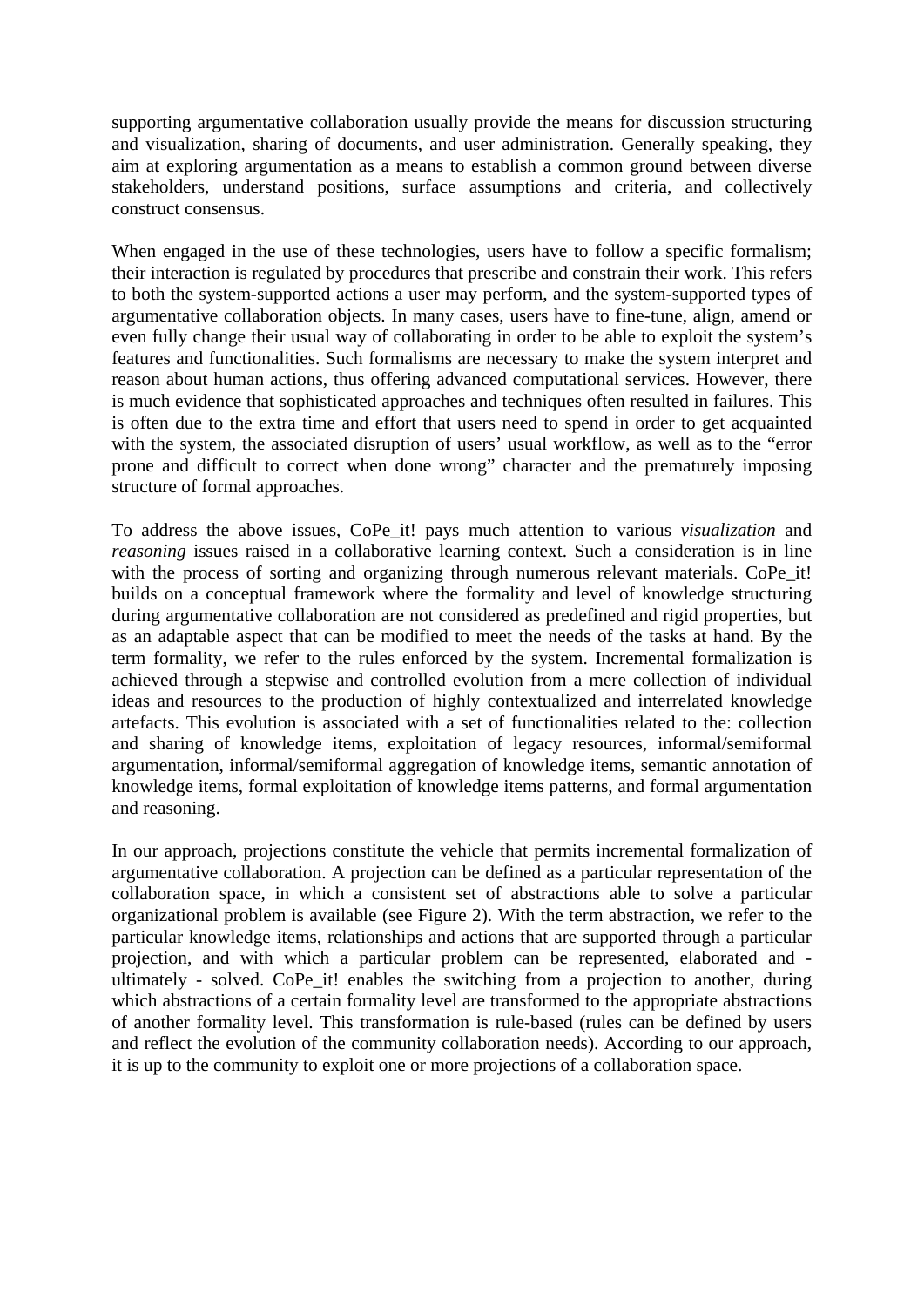

Figure 2 – An instance of a collaborative workspace in CoPe it!

Finally, CoPe\_it! reduces the overhead of entering information by allowing the reuse of existing documents, e-mail messages and entries of web-based forums.

#### **3.2 The case of e-Logbook**

The eLogbook Web 2.0 collaborative learning and knowledge management environment (Gillet *et al*. 2008) results from the PALETTE collaborative design approach and the thorough deconstruction of typical computer supported collaborative learning environments. The three main eLogbook features are:

- Full integration of and balanced focus between actors, activities or assets;
- Contextual user interface providing awareness and enabling privacy;
- Progressive appropriation and embedded evolution models for interaction.

Actors, activities and assets are the fundamental entities enabling and supporting collaboration and knowledge management in CoPs. An actor is any entity capable of initiating an event in the collaborative environment (e.g. people, Web services, agents or even online devices). An asset is any kind of resource (e.g. multimedia documents, wiki pages or discussion threads) shared between community actors. An activity is the formalization of a common objective to be achieved by a group of actors (topics, tasks). Events or actions related to these three main entities are governed by protocols.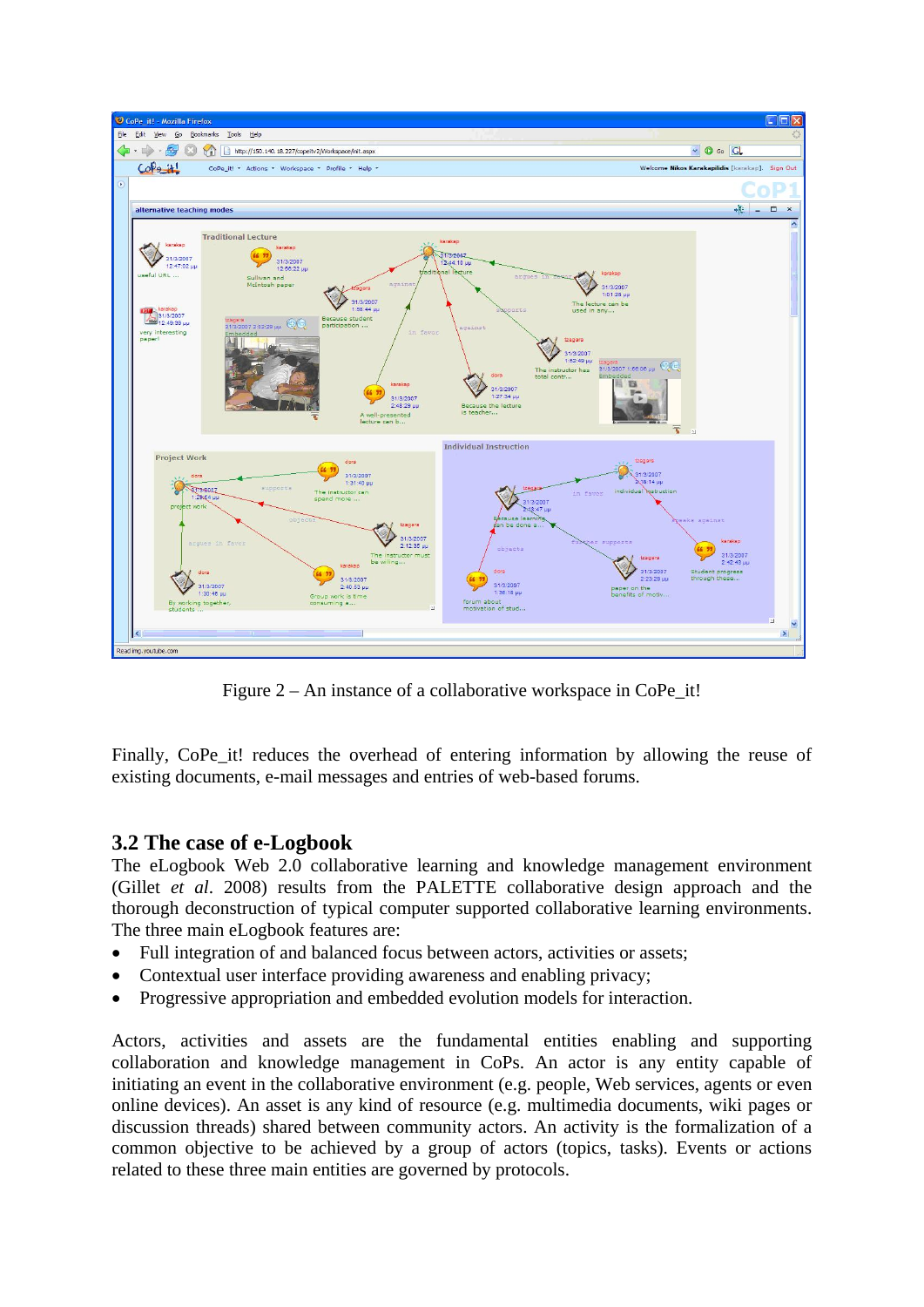

Figure 3: eLogbook context-sensitive Web 2.0 user interface.

The main eLogbook view is context-sensitive and integrates the three entities mentioned above. Its central region (see Figure 3) displays a focal element chosen by the user: either one of the three entities, or a deliverable. The three surrounding regions (left, top, right) display respectively the actors, activities, and assets related to the focal element. They also display the relationships between the focal element and these associated entities, and attach the possible related actions that the current user is allowed to perform. Awareness 'cues' of various types are seamlessly incorporated in every region through the use of symbolic icons, colours and display orders of information.

Figure 3 presents an example of the context-sensitive view where a specific activity is chosen as the focal element. The area surrounding this focal element is populated with the associated and complementary entities, contextually related. The view embeds different types of awareness that are important to the users. Entity descriptions can be altered using a Wiki-like editor. CoPs evolve dynamically within eLogbook by adding, updating or removing entities.

In addition to Web-based access, eLogbook also supports information delivery through a non-intrusive email-based interface. This alternative lightweight interface facilitates the appropriation of eLogbook by CoP members. Novice users can in fact share knowledge artefacts and be made aware of ongoing activities through their familiar email client software. It gives also easy access to eLogbook with smart phones or PDAs.

#### **3.3 CoPe-it! and eLogbook interoperability**

1

Efforts have been done on integrating eLogbook services into CoPe\_it! in order to augment collaboration awareness in CoPe\_it!<sup>2</sup>, riven by the idea to provide a context-sensitive view as a complement to the CoPe\_it! collaboration workspaces.

 $2^2$  A series of integration issues between CoPe\_it! and eLogbook services is in progress; it is noted that this document is dedicated only to those related to awareness issues.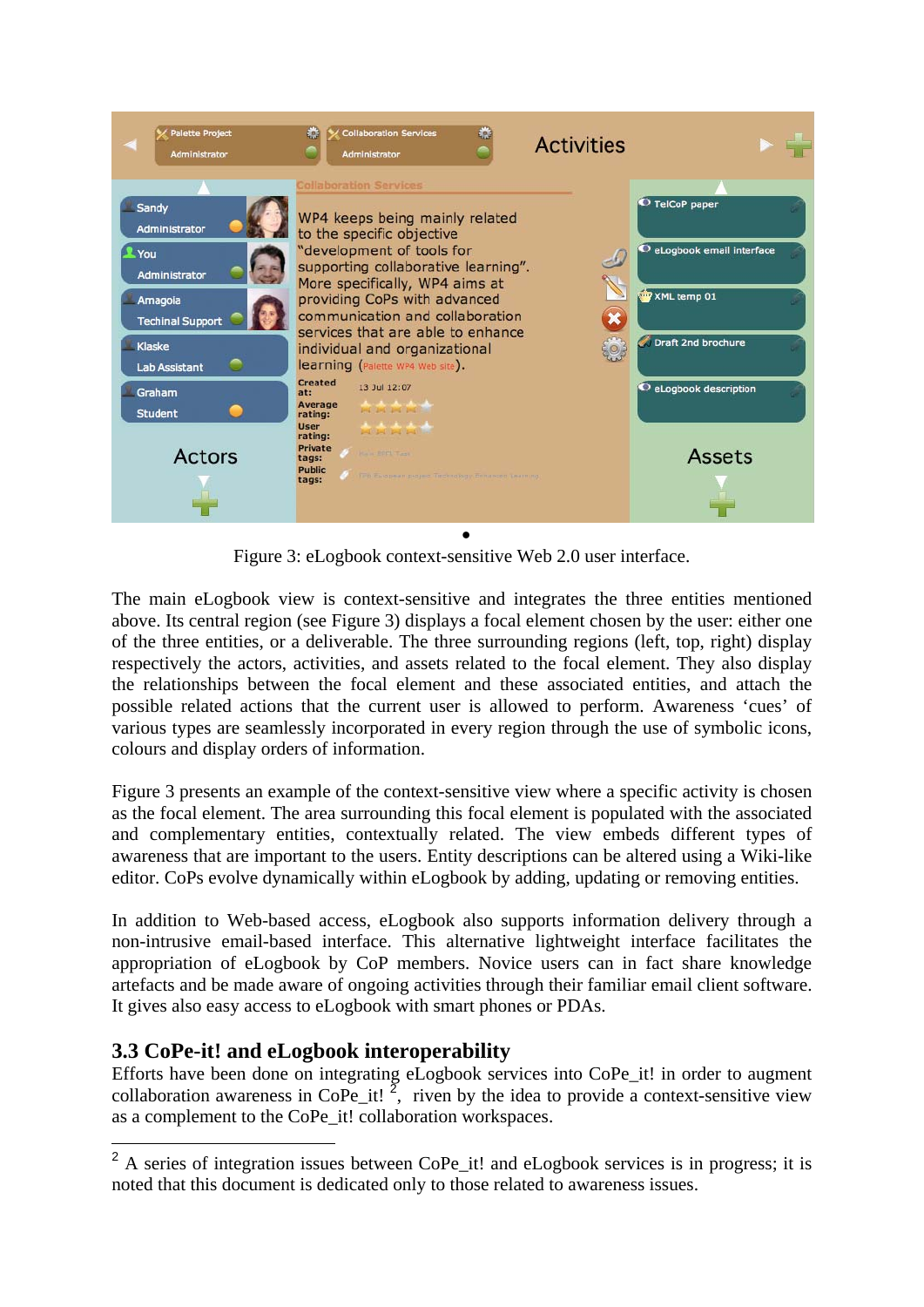Satisfying CoPs needs might sometimes require a useful interaction between two different services. For instance, CoPs who have adopted CoPe it! to support mediation and collaboration, might still benefit from the eLogbook context-sensitive view, which offers a high degree of contextualisation and seamlessly incorporates informal, conversation, taskbased, presence and group structural awareness. This makes it very useful in situating the context of a discussion for a user and guide her in the decision making process. To make this view accessible for CoPe\_it! usres, the following mapping was designed:

- A CoPe it! discussion can be mapped to an eLogbook activity.
- Issues are also activities, each of which is linked to the discussion it belongs to with the link «issue».
- An alternative for an issue can be thought of as a deliverable for an eLogbook activity.
- A position in favour or against an alternative is an asset submitted to meet a deliverable with the comment «in favour» or «against» added. Documents attached to a position are attached to the asset as well.
- A position in favour or against a position is an asset linked to another asset, with the type of link being either «in favour» or «against».

When the user selects the option "Context-sensitive view" found on the workspace menu, CoPe\_it! sends a request to eLogbook to do the mapping by calling eLogbook REST Services.

# **4. Collaborative Design as a Key Success Factor for sustaining collaboration in large multicultural projects**

#### **4.1 Collaborative vs Participatory Design**

Participatory Design has been defined as a process of negotiation of usefulness (Abreu de Paula, 2004); this is achieved through reconciling the contrasting perspectives of various stakeholders, including users, designers and others. The main difficulty of Participatory Design remains the organization and management of an efficient participation – i.e. a participation that can truly influence the design process. Actors are heterogeneous in respect to their disciplines, preoccupations and interests: they do not speak the same "language". For them to interact necessitates that they construct together a "common ground". This is achieved through participative activities that mediate participation.

In projects where most of the working activities take place at distance, because of the geographical dispersion of partners, and of the organisational scattering of competencies among partners and countries, the distributed situation increases the difficulty of having "true" collaborative activity (see Zeiliger, 2007 about over reification in distributed communities). Synchronous activities, like virtual meetings, are supported by software applications that enable more or less participation. But asynchronous activities tend to unroll more on a workflow basis: a document is initialised by one researcher, and then posted in the project repository for being read and possibly completed by others. The problems occurring then are the following:

- if the first state of the document is already rather complete and well structured, it prevents the other from challenging it too much;
- some people see themselves rather involved in "downstream steps" and wait for the upper stream steps to be completed before involving themselves in the process (for example,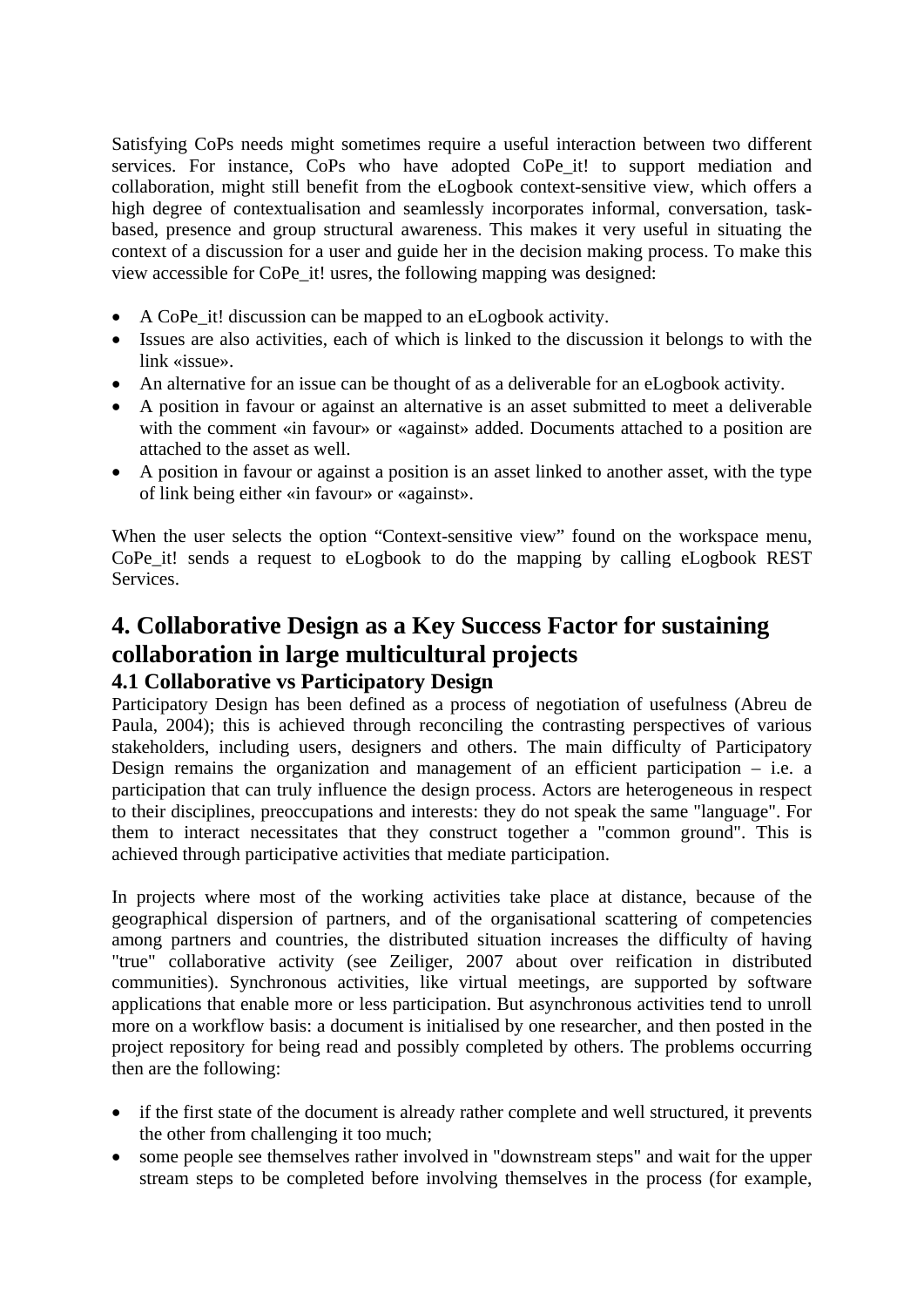developers think they must wait for needs description before starting thinking about writing specifications); but this is not what is suggested in participatory design;

• some local sub-teams, who have opportunities to work face to face more often tend to go on quicker than the full team, thus presenting others members with a fait accompli. This situation, though advantageous for the rapid advancement of the project, may generate some frustrations among distant members.

It seems then that the collaboration is hampered by several factors:

- people's functions and primary competencies (whether they are more on the "user" side or on the "developer" side);
- the way people's perceive the moment where they "should" interact with the design process (linear life cycle vs participatory life cycle);
- the work at distance which amplifies the hindrances to participatory work.

Furthermore, the word "participatory" itself may not represent with enough strength the necessary requirement for a constant participation of all members all along the design process. Thus it might be psychologically more relevant to use other terms like "concurrent design" (in reference to "concurrent engineering"), or, more conveniently, collaborative design.

Collaborative design has been used mainly in the urban development, construction industry and industrial engineering (see for example Baskins et al., 1997). Also it has been used for IT development projects which are being developed through virtual teams working at distance, putting the stress on the collaborative resources that are used to support the design processes (see for example Arias, 2000; Fischer, 2001, Détienne, 2004; Gay). It seems to us that the situation within the PALETTE project, where collaboration is ubiquitous and takes place at different levels (see Figure 1), could be more successfully described and sustained by using collaborative design concepts and methodological tools.

#### **4.2 ANT as a ground for Collaborative Design**

In order to implement a collaborative design strategy and methodology in PALETTE there was decided to rely on Actor-Network Theory (ANT).

 $ANT<sup>3</sup>$  (Callon, 1999; Latour, 1992, 1996, 1999; Law 1992) provides a conceptual framework that sustains efficient participation of heterogeneous actor-networks in collaborative activities (Monteiro, 2000). Actors' heterogeneity is one of the ANT main originalities. An actor is first characterized by her capability to act and interact, i.e. her influence. ANT thus clearly acknowledges that a lot of "things" - humans and non-humans - do have an influence (McBride). The notion of participation is extended to take into account the participation/influence of non-human actors, such as artefacts and organisations, an obviously interesting feature when describing a socio-technical system.

ANT concepts seem appropriate for preparing collaborative design strategies (Esnault, 2006) that aim at aligning the interests of the actor-network, i.e. having all their influences fit together. The alignment of the network is obtained through the processes of enrolment, translation and inscription. Creating boundary-objects (Bowker and Star, 1999; Gasson,

 3 ANT was formerly the acronym for Actor-Network Theory. It is now used as itself [Latour 1999]. We will then use ANT as a name and not as an acronym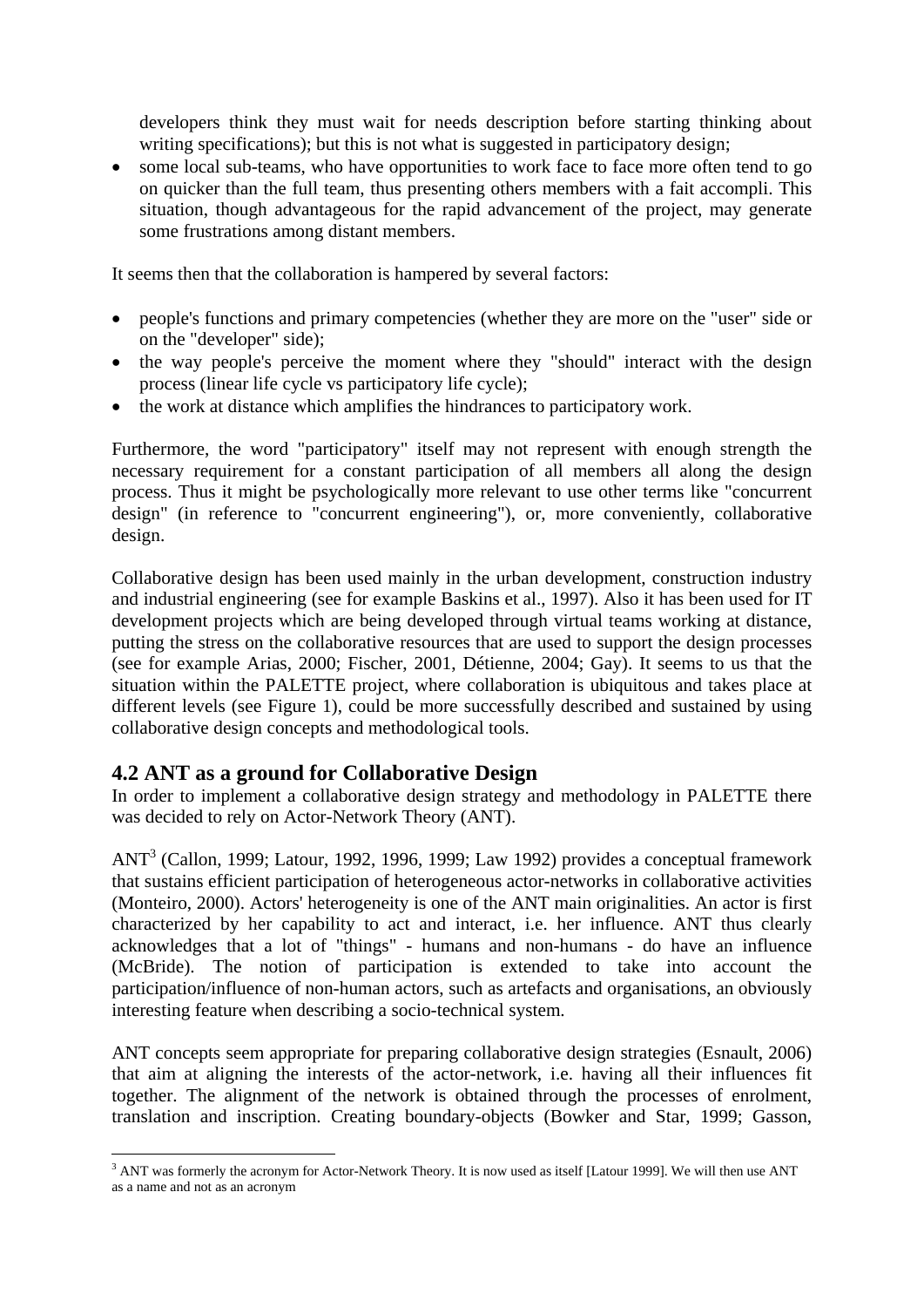2006) facilitates mutual understanding and trust among participants with various backgrounds. A mock-up, a preliminary or intermediate version of the final product, a usecase or a scenario are classical boundary-objects.

The PALETTE actor-network is a dynamic entity which is made of all the heterogeneous actors and all the links that tie dynamically these actors for the purposes of the project. Translation and inscription are dual processes. In PALETTE, a successive number of translations are undertaken from CoPs to CoPs mediators, from services to services mediators, then to collaborative teams working together in producing scenarios of use (Esnault, 2006). The clarification of the notion of scenario was a collaborative activity in itself; several other collaborative activities were necessary to make explicit the representations/interests of the actors and progressively "inscribe" a definition and typical contents/forms of scenarios useful for all the actors, according to (Iacucci & Kuutti, 2002). A scenario regroups a set of activities, related services, data and meta data and the description of users' interfaces.

The CoPs activities are categorised into four main groups: enabling of commitment; management of common resources; support of activities; facilitation of learning processes.

For each category, one identifies a set of services and the necessary interaction between these services in order to support the activities. Three kinds of interaction are taken into account:

- *information exchange:* transmission of data and metadata between two or more services:
- *integration:* direct call to a service function from another service;
- *composition:* of functions belonging to other services.

The way data and meta-data will be shared and accessed by services is an important issue which raises several questions: is a common data repository needed? Do metadata and data need to be replicated in the different CoPs environments? Or should they be stored on the web to improve accessibility and sharing?

The integration at the user interface level will require semantic alignments between the terms and data structures. Reaching a high interoperability level between PALETTE services to avoid as much as possible specific coding, could possibly be solved by securing interoperability at the semantic level, by defining a common meta-model or ontology.

In PALETTE, significant progresses in collaborative design were made by using the collaborative tools and services developed within the project. For example, the collaborative writing of documents using a wiki (SweetWiki) contributed highly to enhance the satisfaction of groups in publishing documents that represent better the feelings and findings of the whole group.

# **5. Conclusion**

PALETTE is a good example of a project where the concept of collaboration is evidenced at different levels. Research is undertaken collaboratively through multicultural research teams including people from social and education sciences and IT researchers with people involved in Communities of Practice. This collaboration takes places in a blended way, most of the time at distance, through e-collaboration tools and systems – both synchronous and asynchronous- and, from time to time, face-to-face. In PALETTE Actor-Network, the alignment of all actors' interests is tentatively achieved through a multiple loop collaborative design process aiming at designing and implementing activity scenarios. Interoperable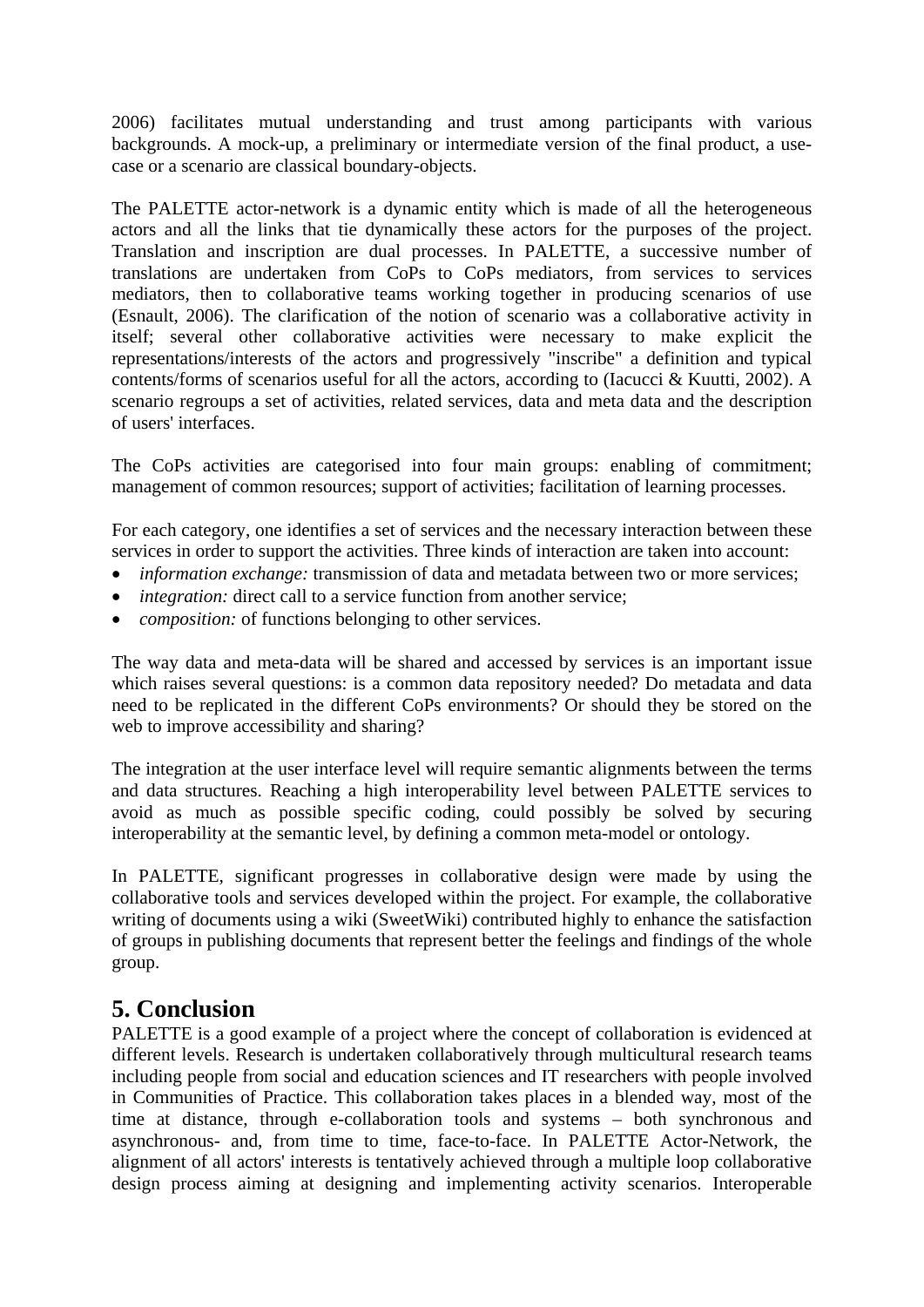services are developed to support CoPs activities and in the same time used to support PALETTE collaborative activities as well.

The example of PALETTE shows that in complex project situation like this one, Collaborative Design sustained by ANT is a helpful framework, even if the implementation itself is a complex process, requiring several steps of alignment / translation / inscription loops before being able to reach the goals of the project. This requires a lot of efforts from the entire actor-network. The influences of the different types of actors (users, developers, designers, project management, tools, standards, services, uses, etc.) are never totally balanced; some actors are more "powerful", depending on the project stages; they tend then to over-influence the others and try to act as "attr-actors" to align the interests in their favour. Also, the size of the actor-network hampers the looping process, thus making it more difficult to improve the real participation of the whole actor-network in all the activities during the whole process.

There are still some of steps to achieve in order to fully implement the interoperability of services and better understand how to support practice development and activity growth in Communities of Practice. Nevertheless, we think we are now more aware of the importance of collaborative design in this kind of context.

#### *References*

- Abreu de Paula, R. 2004, The Construction of Usefulness: How Users and Context Create Meaning with a Social Networking System – Dissertation available at http://www.ics.uci.edu/~depaula/publications/dissertation-depaula-2004.pdf.
- Arias, E., Eden, H., Fischer, G., Gorman, A., Scharff, E., Transcending the individual human mind—creating shared understanding through collaborative design - ACM Transactions on Computer-Human Interaction (TOCHI), Volume 7 , Issue 1 (March 2000) – pp 84 - 113
- Bowker; G.C., and Star, S.L., 1999, *Sorting Things Out, Classification and its consequences*, MIT press, Cambridge, MA
- Callon, M. (1999). Some Elements of a Sociology of Translation: Domestication of the Scallops and the Fishermen of Saint Brieuc Bay. In M. Biagioli (Ed.) *The Sciencer Studies Reader*. New York and London, Routledge: 67-83.
- Cooney, E.M., Millery, M., Larson, H., and Choriki, D., User Friendly: Dialectic Development of Technology-Enhanced Learning Environments, Workshop of the *2000 Participatory Design Conference*
- Détienne, F., Boujut, J.F., Hohmann, B., Characterization of Collaborative Design and Interaction Management Activities in a Distant Engineering Design Situation - 6th International Conference on the Design of Cooperative Systems - COOP'04 -Hyères (France) 11/05/2004
- Esnault, L., Zeiliger, R. , Vermeulin, F., On the Use of Actor-Network Theory for Developing Web Services Dedicated to Communities of Practice, Liliane Esnault, Romain Zeiliger, Frederic Vermeulin, On the Use of Actor-Network Theory for developing Web Services Dedicated to communities of Practice, *1st International workshop on Building Technology Enhanced Learning Solutions for Communities of Practice (in conjunction with 1st European Conference on Technology Enhanced Learning), Crete, Greece? October 2, 2006*